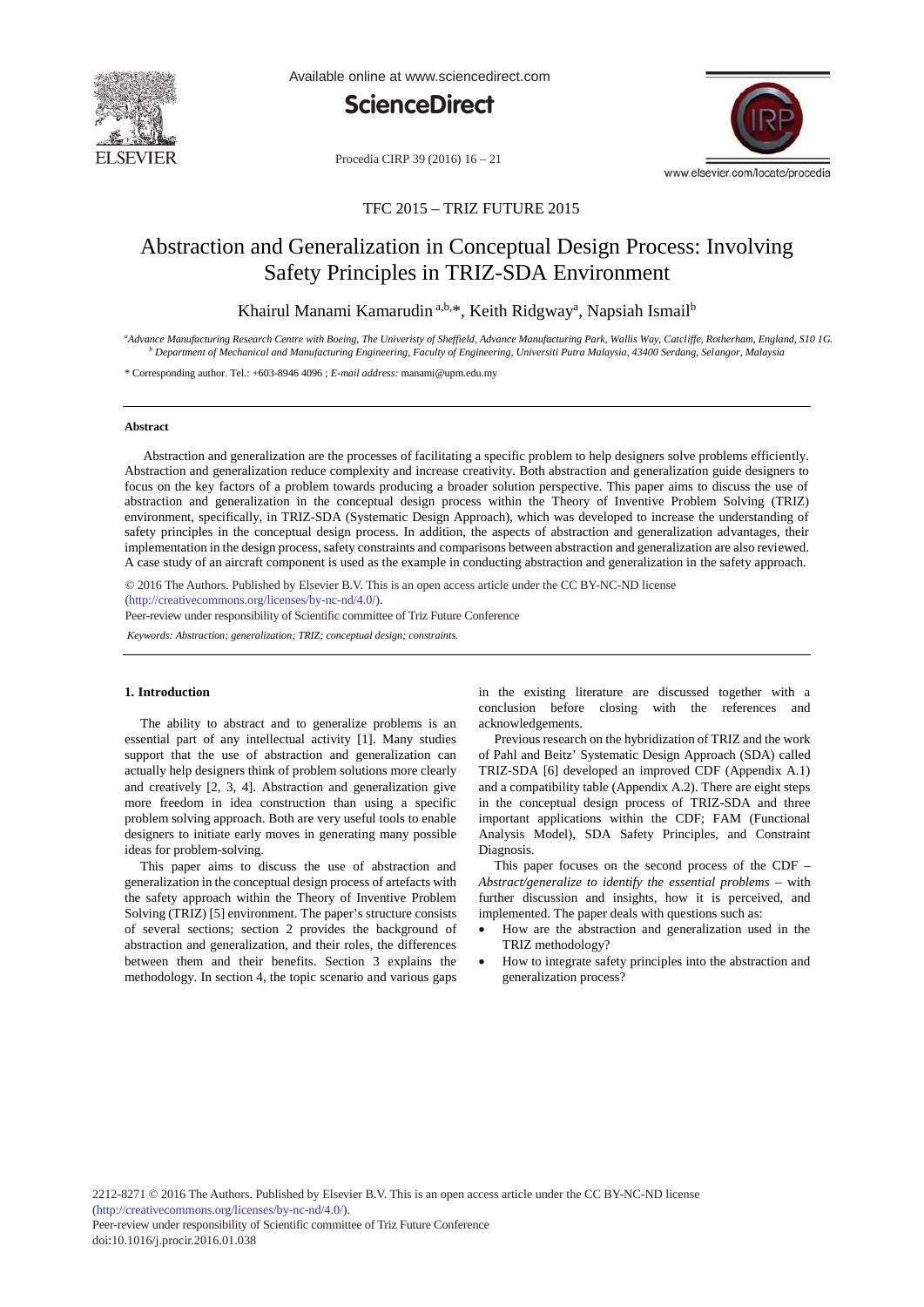Abstraction and generalization will be applied on the object of the case study to prove that they are particularly suitable for the construction of the conceptual design, especially with safety features. The findings are evidenced by modelling the problem and formulating solutions based on TRIZ Engineering Contradiction (EC) and Physical contradiction (PC).

# **Nomenclature**

| TRIZ       | Theory of Inventive Problem Solving |
|------------|-------------------------------------|
| <b>SDA</b> | Systematic Design Approach          |
| CDF        | Conceptual Design Framework         |
| $39-P$     | 39 parameters                       |
| $40$ -IP   | 40 inventive principles             |
| <b>MLG</b> | main landing gear                   |
|            |                                     |

#### **2. Background**

#### *2.1. Definitions*

In most dictionaries, the term abstraction is defined as a *quality, generality,* and *ideas.* Dictionary source [7] defines abstraction as *"the act of considering something as a general quality or characteristics, apart from concrete realities, specific objects or actual instances".* Abstraction is the process of initial concept formulation and generalization of ideas by extracting common qualities from specific examples. Other definitions of abstraction related to generality are *"a general idea or quality rather than an actual person, object, or event: an abstract idea or quality"* by [8], and *"the quality of dealing with ideas rather than events"* by [9]. These definitions all summarize abstraction as the act of *generalizing something* by taking out only important points from the detailed characteristics of a problem.

In design science, the term *theorizing* complements abstraction [10, 11], because a theory is developed from several layers of abstraction process, apart from identification of the core relationships between findings and propositions [12]. They also acknowledge us that theorizing operates in instance domain where instance or particular solution addressing particular problem, and an abstract domain, where abstract solution addressing abstract problem. Previous researcher [13] found that working within abstract domain often build explicit, novel, and interesting outcome. Another finding by [14] suggests that theory development acquires several abstractions, and reflection process to be able to develop a design theory.

#### *2.2. The role of abstraction and generalization*

Abstraction is important in the stage of conceptual design process because it reduces complexity. A product of study (later referred to *prototype*) consist of a number of components, functions, constraints, requirements, performance and parameters which is too in-depth to be included at the initial steps of conceptual design process. It also helps in guiding the designers to focus on several important factors towards producing a broader selection of solutions. If a specific problem goes direct to specific solutions, designers might experience psychological inertia and mental block.

Generalization is usually in domain representation, a set of elements or common characteristics of an elements rather than individual or specific element. Generalization is a broadening of an application to encompass a larger domain of objects of the same or different type. For example, the meaning of "parameter generalization" is to classify the problem's parameters into a generic understanding.

#### *2.3. Abstraction in TRIZ*

As mentioned in many TRIZ related journals, proceedings, courses and training materials, the use of abstraction is often in the representation of a Four-Box Scheme (Fig. 2). The four-box scheme studies originated from the work of Mann [15, 16] and are widely disseminated in many TRIZ based methodologies. Nakagawa [17], who extended the four-box scheme into a Six-Box Scheme, stated that after a well-defined specific problem, a generalized problem follows. The generalized problem of the six-box scheme is about understanding the present system (objects, attributes, functions, space, and time) as well as understanding the ideal system (artefact).



Fig. 1: The TRIZ Four-Box Scheme [15].

Another TRIZ abstraction approach, is done by Khomenko [18, 19] with the development of *Hill model* (Fig. 2), an abstraction-synthesis procedure. The model is part of TRIZ-OTSM which describes the level of problem solving starting with abstraction model (lower curve line), then to specific process (higher curve line) and back to abstraction to complete the problem-solving process. The orange nodes are the earlier stage of problem-solving, requiring the abstraction and generalization of the problem. The green nodes indicate that the candidate solutions are at hand and brought forward to abstract and generalize back.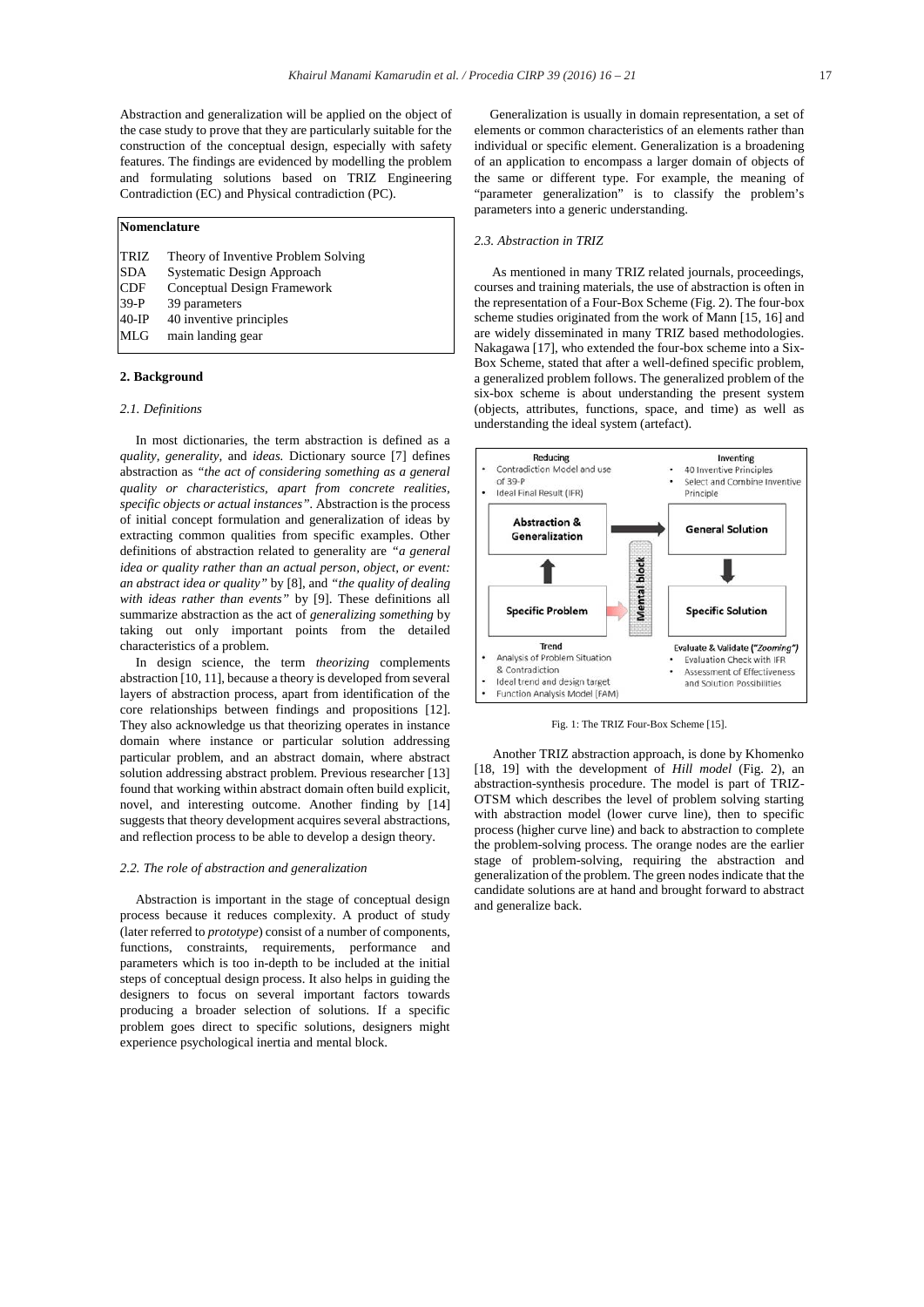

Fig. 2: The "Hill model" from the OTSM-TRIZ method [20] (source from  $[21]$ ).

Abstraction should be in the middle, between simple and complex. Too simple an abstraction will miss the important information, while, too complex, will make it difficult and confusing to use. TRIZ uses abstraction for the use of 39-P to represent a contradiction in a problem. This is because the solution for the problem are still vague and ambiguous, similar to the condition in the left side of the hill model. The determination of improving and worsening parameters (hereafter referred to as responding variables) is the key. A prototype's EC usually consists of one manipulative variables and contradicting responding variables [22].

#### *2.4. Abstraction vs. generalization*

Although many definitions of abstraction refer to generalizing a problem statement, generalization is quite a different entity in TRIZ language. The differences between abstraction and generalization in the context of TRIZ can be understood through the following brief explanation:

- Abstraction is the reducing activity, the reduction of complexity by selecting several important elements and hiding irrelevant details. Abstraction focuses on the main structure of the prototype and its goal setting (IFR) for precise problem modelling [23]. The example of a flower (Fig. 3) as an object (prototype) is presented in a sketch of several petals and the center (consisting of stigma, ovary, ovule, receptacle and pollen tube) in just a simple shape of circle. Only a focus of change or improvement of the prototype is highlighted.
- Generalization, on the other hand, is the construction of problems containing multiple entities, and having similar functions within a single construct. As shown again in Fig. 3, there exist many types of flower but they all are assembled as a single construction, flowers. The same goes for one of the TRIZ inventive principles, *the other way around*, for example. It consists of invert action, moving a fixed object, rotating, and turning it upside-down – but still in a representation of *the other way around*. In the TRIZ problem-solving process, the generalization is important, as it will help in choosing the right parameter from the TRIZ 39-P.

The abstraction requires that the designer simplifies the statement of the prototype, in which simplifies means to only adapt and formulate a few key factors to ease the abstraction formulation and achieve a concept solution. Generalization is the step used *after* abstraction, as a guidance for the selection of 39-P and 40-IP. To proceed to converting a specific problem into an abstract problem, one must identify the *objective* or *goal*  of the problem solution. The abstraction process may also include safety principles to excite designers to formulate the conceptual design with a safety approach.



Fig. 3: The differences between the understanding of the actual object, abstraction and generalization (inspired by [24])

#### *2.5. The benefits of abstraction and generalization*

Through abstraction and generalization, the designer will choose priorities concerning which main element and other related elements should be taken forward, while the less important can be manipulated. The selection of abstraction and generalization can lead to focusing on the solution. A different focus leads to a different solution. Therefore, the final quality of the artefact reflects the abstraction and generalization used during its design process. According to Hoover and Rinderle [25], abstraction and generalization are a result of a cognitive decision when choosing the focus of change in the design.

#### **3. Methodology**

# *3.1. Abstraction and generalization in selecting the right parameter*

Abstraction helps in the decision-making of design change. The level of design change can be from the smallest refinement, optimization, the increase or decrease in performance up to bigger performance change. The important factors to consider while constructing the abstraction of a prototype are the problem's resources, the problem causes, the objective of this problem-solving, the goal, the principles used in the current prototype, and the constraint imposed. For engineering design conceptual design process, abstraction and generalization fall in the second step of CDF, after requirement list.

Abstraction and generalization are easier to visualised in a sketch or model representation. The example of abstraction and generalization model (Fig. 4) shows a simple structure with adequate information to demonstrate the understanding of both processes. On the far left, the abstraction space consists of several selected key points of the prototype's current situation – the advantage, disadvantage, goals, working principle and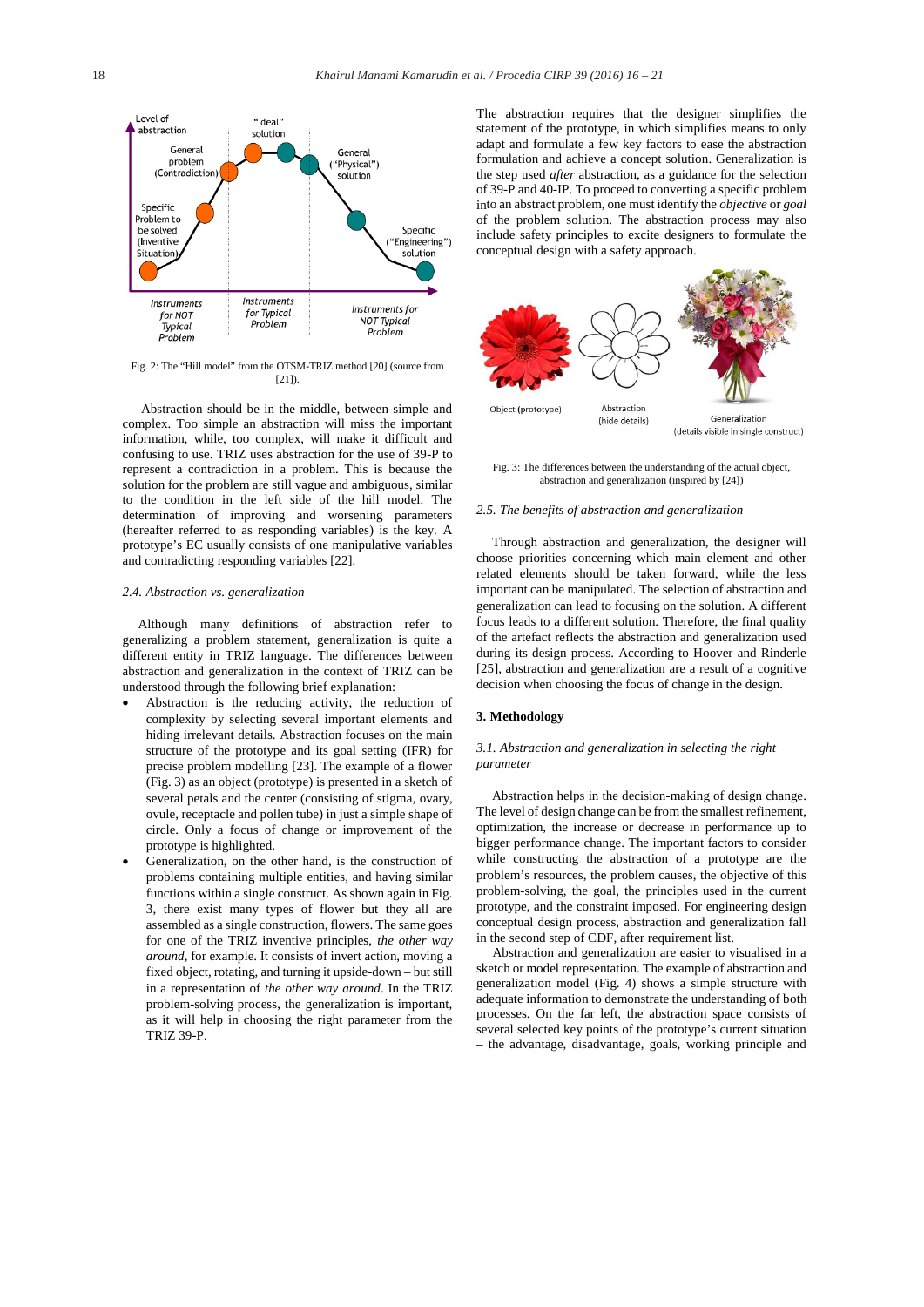constraints. The selected abstraction "B" is brought next into the generalization process where the understanding of *many components* is generically translated into complexity. There are three possible 39-P related to complexity projected: 26 quantity of substance, 33-ease of operation and 36-device complexity. Referring back to the way of the component complexities operated, it might help in selecting the right one between the three.



Fig. 4: The model above demonstrates the differentiation between abstraction and generalization process.

# *3.2. Abstraction and generalization with constraint involvement*

When processing the abstraction, the problem's constraint should be included at the initial step. This is because the presence of constraints in the prototype are known and understood when other information details are still blurry. Often TRIZ consider the constraints as the term contradiction of the problem. But, contradiction is something that can and needs to be eliminated while constraints are still remained in the prototype's system. Only the amount and the level of constraints are reduced. Choosing the right inventive principle requires the understanding on constraints, so that the solutions are focused on the optimization of the constraints. The relationship of constraints involves multiple design parameters that are to be reduced to a smaller constraint model.



Figure 5: The abstraction activity with constraints input of the MLG Side Strut prototype.

Usually when a constraint is identified, the ideal result [26] [27] or goal is set to contradict the constraint. Fig. 5 demonstrate the abstraction and generalization process inside

the idea generation involving constraints. Throughout the process, the selection of 40-IP is based on several generic goals, related components and the characteristics of the prototype's constraints.

Another way to formulate solution ideas involving constraints, particularly for safety, in the abstraction and generalization stage, is by using a compatibility table, Safety Principles - 40-IP table (Appendix A.2). The table was constructed in a study of TRIZ and SDA hybrid methodology (TRIZ-SDA), specifically for safety related conceptual design methodology. Often constraints are optimized when the prototype is firstly changed, since concentrating directly on constraints cannot help in radical design change.

# *3.3. Generalization and idea development*

Proceeding to final stage, before selecting 40-IP, generalization from all the abstraction activity above, resulted to the side strut design contradictions as:

- Improving parameter: The current side strut is sturdy, withstands loads and is stable. To generalize: side strut has advantages in *strength* (39-P number 14).
- x Worsening parameter: The current side strut has unwanted weight while in flight mode. The component assembly complexity also contributes to noise. It shows that the complexity of the component structure resulted to increase in weight and noise. To generalize: the problem is *complexity* (39-P number 36).

When 40-IP solution is selected, once again an abstraction and generalization on safety concerns is then conducted. The inventive principles of the formulated responding variables should be: 2-Taking out, 13-The other way around, 25-Selfservice, and 28-Mechanic substitution. Assuming the selected principle is 25-Self-service, and referring to Appendix A.2, the safety principle Direct Safety: Safe-life applies. The new side strut artefact should withstand more load types, and should not experience breakdown or malfunction.

Let's generate the solution ideas for the inventive selfservice principles. In order to redesign the prototype, any changes require proven principles and calculations, determination of the limits of safe operation, the understanding of the component's operating conditions and environmental factors. At the abstraction process, the inventive principle selfservice has two branches of solution approach. They are:

1. Make an object serve or organise itself by performing helpful auxiliary functions.

- x Self-adjusting the side strut so it can withstand loads even greater.
- 2. Use waste resources, energy or substances
- Manipulate the loads received. This means when the side loads impacted the side strut the loads are diverted to the area where loads are needed.

To generalize these ideas, the first one are pertaining the positioning and the second is about diversion or movements. Again, the abstraction process happens. When involving the positioning of the side strut, there are restrictions on the connection of side strut to upper and lower link. The area that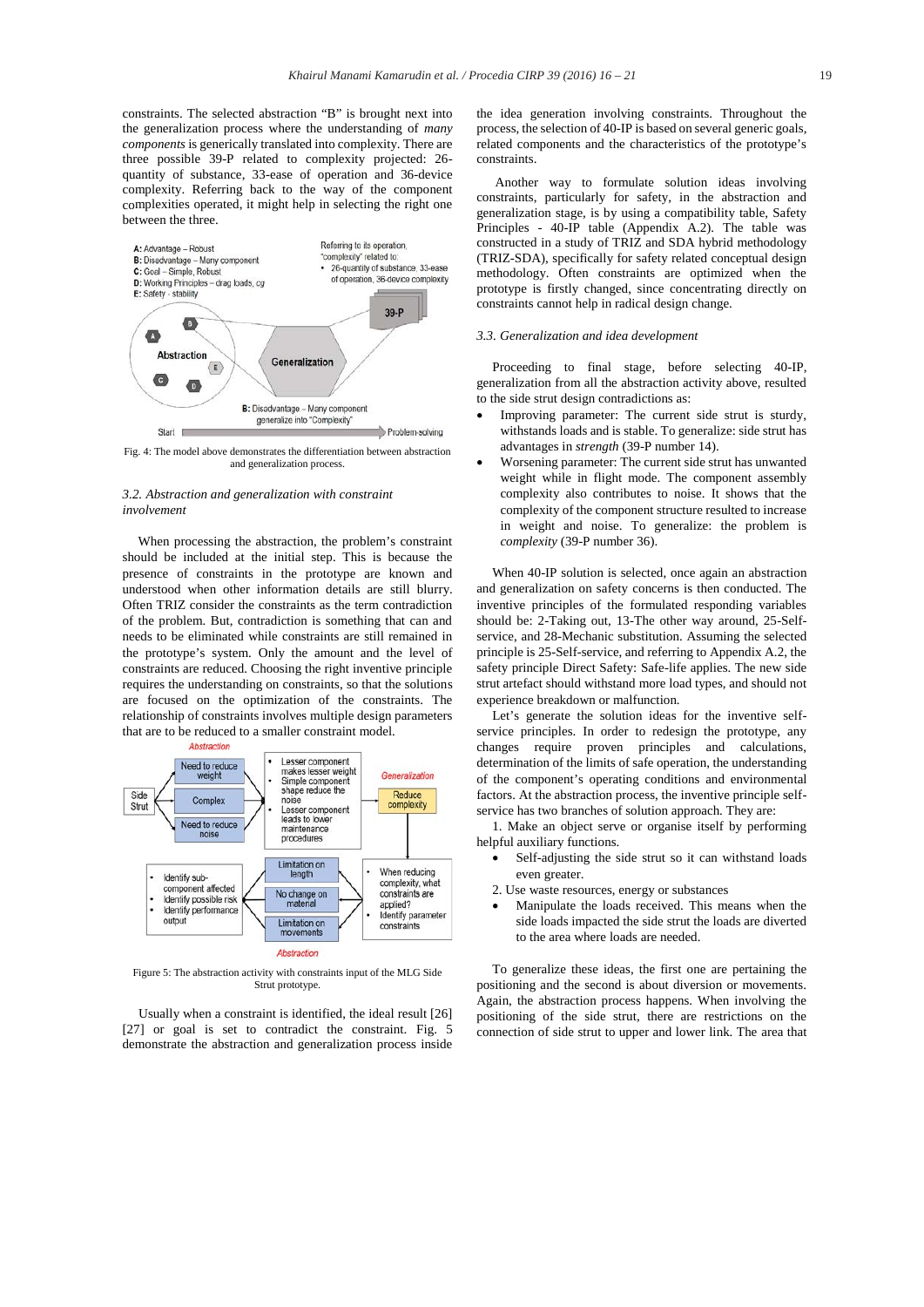can only be changed is around the side strut. The body around side strut, for example, can have shapes that can withstand and use the diversion approach - divert loads. The safe-life principles usually applied for parts with high risk or the consequence of failure causes serious threat or accidents [28]. The idea of changing the shape around side strut must comply with the safety standards of the design.

#### **4. Discussion and conclusion**

Based on the examples executed in the previous section, it is proven that the use of abstraction and generalization is an absolute advantage in the conceptual design process. Generalization is very potent in the problem-solving steps and stimulates many ideas from different prototype's field. The abstraction activity in Fig. 6 for instance, shows a very generic process. The inventive principles obtained after the abstraction and generalization activity makes designers aware and begin to formulate solutions that are more focused, and the direction concerning what to do becomes clearer.

After referring to the figures and tables presented in this paper, and the abstraction and generalization activities, they provide an avenue to illustrate and modify the existing design. The results strengthen the fact that systematic measures, including abstraction and generalization, guide the design process smoothly.

There is no doubt that an experienced and skilful designer will resolve the design problem straight to specific solution. However, sometimes problems with the prototypes vary. The major challenge of the conceptual design process and problemsolving would be the psychological inertia [29]. A person with psychological inertia favours more familiar ideas and within their scope of interest, rather than exploring a new solution approach. They will work on the solution that is most appealing to them and rely on experience-based problem-solving.

Design is the transformation from the abstract to a concrete description of the design. It is proposed that abstraction and generalization are used as essential steps in the design process. This is to promote creativity, inventiveness, and critical thinking while handling design projects. A designer who is careful in problem formulation by using abstraction and generalization is actually working systematically. Ultimately, the solution for a prototype comes from many critical decisions by the designer themselves, reflecting their capabilities, knowledge and resource management.

As a conclusion, from the study of the abstraction and generalization examples, the review of the literature and the researcher's own experience, the implications for abstraction and generalization in the conceptual design process is an exciting field of design science. This research also complements both TRIZ and SDA methodology in an effort to promote creative and systematic design in many engineering fields. We hope to see this research output and its continuous development contribute to the world of the design community, particularly industrial designers and TRIZ specialists. Finally, we would like to further investigate the improvement of the conceptual design of abstraction modelling, especially concerning the subject of constraint and safety modelling.

# **Acknowledgement**

The authors would like to thank Universiti Putra Malaysia, the Advanced Manufacturing Research Centre (AMRC) with Boeing, the University of Sheffield, and the Ministry of Education (MOE), Malaysia. This research is funded by the Fundamental Research Grant Scheme (FRGS), Malaysia.

### **Appendix A. Previous research on TRIZ-SDA**

#### *A.1. TRIZ-SDA conceptual design framework (CDF)*



The TRIZ-SDA Conceptual Design Framework (CDF) consisting of eight steps [6].

# *A.2. The compatibility table, Safety Principles – 40-IP.*

The Safety Principles - 40-IP compatibility table. The table arranges compatibility and similarity between SDA safety principles and TRIZ 40-IP (updated).

| <b>SDA Safety</b><br><b>Principles</b> | <b>TRIZ 40-IP</b>       | <b>Information</b>               |
|----------------------------------------|-------------------------|----------------------------------|
| Direct Safety;                         | 3, 6, 8, 9, 10, 11, 14, | Operate without breakdown or     |
| Safe-Life                              | 17, 20, 22, 25, 28,     | malfunction throughout           |
|                                        | 31, 35, 36, 37, 40      | lifecycle                        |
| Direct Safety;                         | 2, 3, 4, 5, 6, 8, 10,   | Signal of any impairment from    |
| Fail-Safe                              | 11, 12, 16, 19, 32      | main function.                   |
| Direct Safety:                         | 1, 2, 3, 4, 5, 7, 10,   | Superfluity or excess. Allow     |
| Redundancy                             | 11, 15, 19, 23, 26,     | transmission losses, hence       |
|                                        | 29, 33, 34, 38          | safeguard the system             |
| Indirect                               | 4, 9, 11, 13, 16, 18,   | Use of special protective        |
| Safety                                 | 24, 30, 32, 39          | systems and protective devices   |
|                                        |                         | (when direct safety inadequate). |
| Warnings                               | 1, 2, 9, 11, 15, 19,    | Pointing out dangers and         |
|                                        | 21, 23, 24, 27, 32,     | indication of the danger area.   |
|                                        | 33                      |                                  |